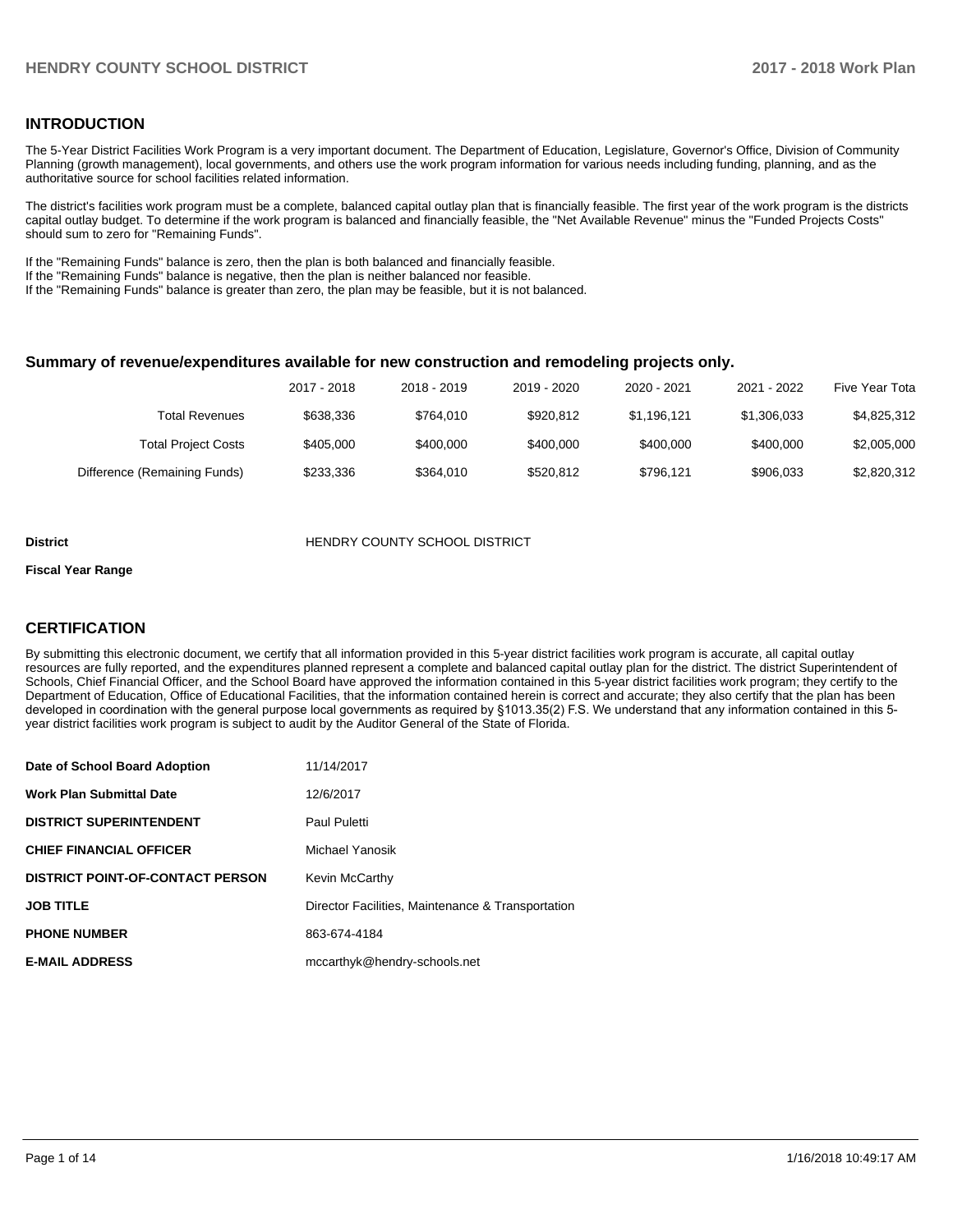# **Expenditures**

#### **Expenditure for Maintenance, Repair and Renovation from 1.50-Mills and PECO**

Annually, prior to the adoption of the district school budget, each school board must prepare a tentative district facilities work program that includes a schedule of major repair and renovation projects necessary to maintain the educational and ancillary facilities of the district.

| Item                                                                                                                                                                                                                                                                                                                                                                                                                                                                                                          | 2017 - 2018<br><b>Actual Budget</b> | 2018 - 2019<br>Projected | 2019 - 2020<br>Projected | 2020 - 2021<br>Projected | 2021 - 2022<br>Projected | <b>Total</b> |  |  |  |  |
|---------------------------------------------------------------------------------------------------------------------------------------------------------------------------------------------------------------------------------------------------------------------------------------------------------------------------------------------------------------------------------------------------------------------------------------------------------------------------------------------------------------|-------------------------------------|--------------------------|--------------------------|--------------------------|--------------------------|--------------|--|--|--|--|
| Fire Alarm                                                                                                                                                                                                                                                                                                                                                                                                                                                                                                    | \$0                                 | \$0                      | \$0                      | \$0                      | \$0                      | \$0          |  |  |  |  |
| Locations: No Locations for this expenditure.                                                                                                                                                                                                                                                                                                                                                                                                                                                                 |                                     |                          |                          |                          |                          |              |  |  |  |  |
| Telephone/Intercom System                                                                                                                                                                                                                                                                                                                                                                                                                                                                                     | \$0                                 | \$0                      | \$0                      | \$0                      | \$0                      | \$0          |  |  |  |  |
| Locations: No Locations for this expenditure.                                                                                                                                                                                                                                                                                                                                                                                                                                                                 |                                     |                          |                          |                          |                          |              |  |  |  |  |
| <b>Closed Circuit Television</b>                                                                                                                                                                                                                                                                                                                                                                                                                                                                              | \$0                                 | \$0                      | \$0                      | \$0                      | \$0                      | \$0          |  |  |  |  |
| Locations: No Locations for this expenditure.                                                                                                                                                                                                                                                                                                                                                                                                                                                                 |                                     |                          |                          |                          |                          |              |  |  |  |  |
| Paint                                                                                                                                                                                                                                                                                                                                                                                                                                                                                                         | \$0                                 | \$0                      | \$0                      | \$0                      | \$0                      | \$0          |  |  |  |  |
| Locations: No Locations for this expenditure.                                                                                                                                                                                                                                                                                                                                                                                                                                                                 |                                     |                          |                          |                          |                          |              |  |  |  |  |
| Maintenance/Repair                                                                                                                                                                                                                                                                                                                                                                                                                                                                                            | \$2,736,886                         | \$2,736,886              | \$2,753,237              | \$2,812,915              | \$2,907,712              | \$13,947,636 |  |  |  |  |
| CENTRAL ELEMENTARY, CLEWISTON ADMINISTRATIVE OFFICES, CLEWISTON MIDDLE, CLEWISTON SENIOR HIGH, CLEWISTON<br>Locations:<br>TRANSPORTATION, CLEWISTON YOUTH DEVELOPMENT ACADEMY, COUNTRY OAKS ELEMENTARY, EASTSIDE ELEMENTARY,<br>EDWARD A UPTHEGROVE ELEMENTARY, LA BELLE ELEMENTARY, LA BELLE SENIOR HIGH, LA BELLE WAREHOUSE (PRINT SHOP,<br>MAINT, & TRANS), LABELLE MIDDLE, LABELLE YOUTH DEVELOPMENT ACADEMY, SUPERINTENDENT'S OFFICE(ANNEX),<br>SUPERINTENDENT'S OFFICE(COURTHOUSE), WESTSIDE ELEMENTARY |                                     |                          |                          |                          |                          |              |  |  |  |  |
| <b>HVAC</b>                                                                                                                                                                                                                                                                                                                                                                                                                                                                                                   | \$0                                 | \$0                      | \$0                      | \$0                      | \$0                      | \$0          |  |  |  |  |
| Locations: No Locations for this expenditure.                                                                                                                                                                                                                                                                                                                                                                                                                                                                 |                                     |                          |                          |                          |                          |              |  |  |  |  |
| Flooring                                                                                                                                                                                                                                                                                                                                                                                                                                                                                                      | \$0                                 | \$0                      | \$0                      | \$0                      | \$0                      | \$0          |  |  |  |  |
| Locations:<br>No Locations for this expenditure.                                                                                                                                                                                                                                                                                                                                                                                                                                                              |                                     |                          |                          |                          |                          |              |  |  |  |  |
| Roofing                                                                                                                                                                                                                                                                                                                                                                                                                                                                                                       | \$0                                 | \$0                      | \$0                      | \$0                      | \$0                      | \$0          |  |  |  |  |
| Locations: No Locations for this expenditure.                                                                                                                                                                                                                                                                                                                                                                                                                                                                 |                                     |                          |                          |                          |                          |              |  |  |  |  |
| Safety to Life                                                                                                                                                                                                                                                                                                                                                                                                                                                                                                | \$0                                 | \$0                      | \$0                      | \$0                      | \$0                      | \$0          |  |  |  |  |
| Locations: No Locations for this expenditure.                                                                                                                                                                                                                                                                                                                                                                                                                                                                 |                                     |                          |                          |                          |                          |              |  |  |  |  |
| Fencing                                                                                                                                                                                                                                                                                                                                                                                                                                                                                                       | \$0                                 | \$0                      | \$0                      | \$0                      | \$0                      | \$0          |  |  |  |  |
| No Locations for this expenditure.<br>Locations:                                                                                                                                                                                                                                                                                                                                                                                                                                                              |                                     |                          |                          |                          |                          |              |  |  |  |  |
| Parking                                                                                                                                                                                                                                                                                                                                                                                                                                                                                                       |                                     |                          |                          |                          |                          |              |  |  |  |  |
|                                                                                                                                                                                                                                                                                                                                                                                                                                                                                                               | \$0                                 | \$0                      | \$0                      | \$0                      | \$0                      | \$0          |  |  |  |  |
| Locations:<br>No Locations for this expenditure.                                                                                                                                                                                                                                                                                                                                                                                                                                                              |                                     |                          |                          |                          |                          |              |  |  |  |  |
| Electrical                                                                                                                                                                                                                                                                                                                                                                                                                                                                                                    | \$0                                 | \$0                      | \$0                      | \$0                      | \$0                      | \$0          |  |  |  |  |
| Locations: No Locations for this expenditure.                                                                                                                                                                                                                                                                                                                                                                                                                                                                 |                                     |                          |                          |                          |                          |              |  |  |  |  |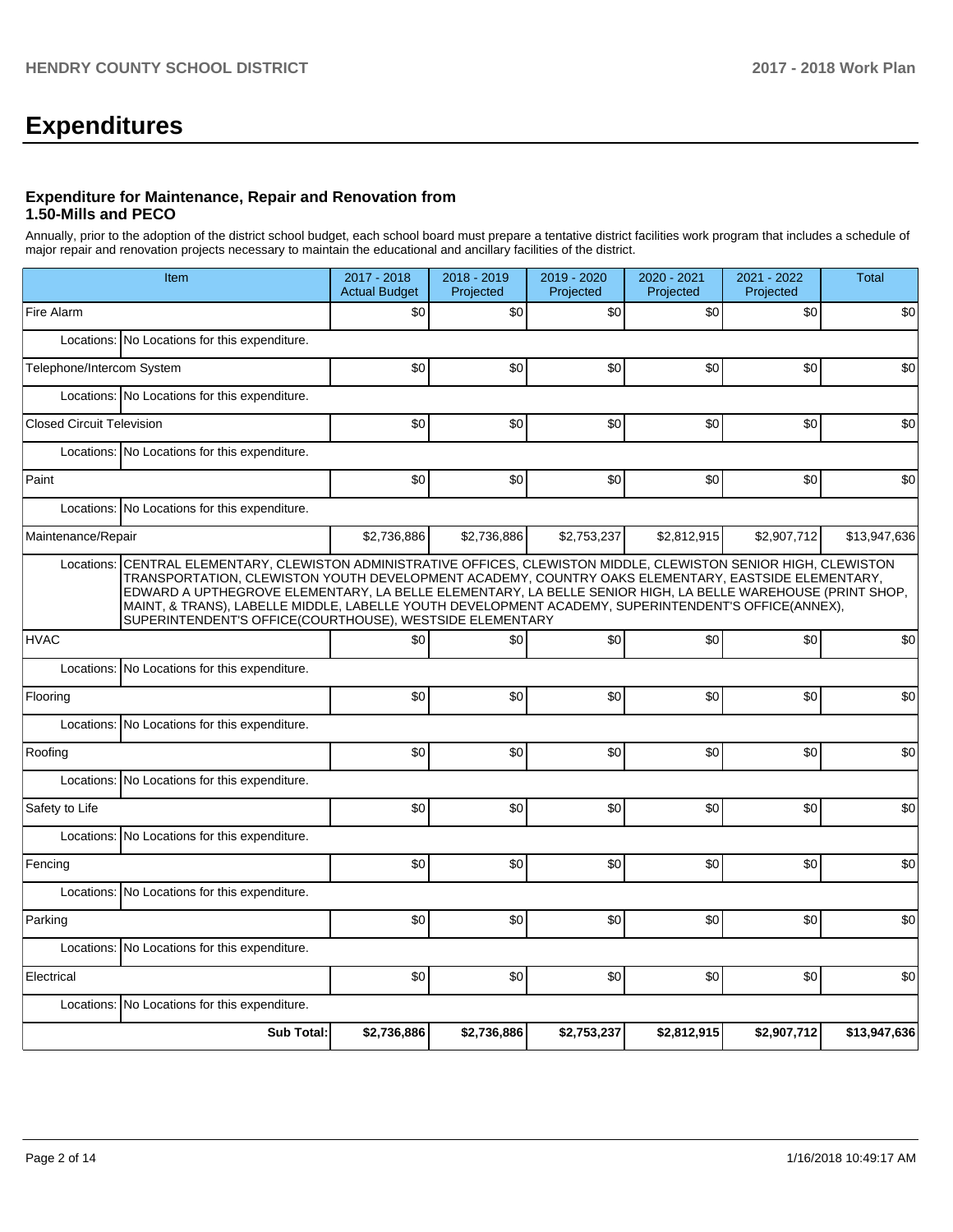| <b>IPECO Maintenance Expenditures</b> | \$188,365   | \$188,365   | \$188,365   | \$188,365   | \$188,365   | \$941,825    |
|---------------------------------------|-------------|-------------|-------------|-------------|-------------|--------------|
| 1.50 Mill Sub Total: I                | \$2,548,521 | \$2,548,521 | \$2,564,872 | \$2.624.550 | \$2,719,347 | \$13,005,811 |

No items have been specified.

|  | Total:<br>. | \$2.736.886 | \$2.736.886 | 0.752.227<br>733.237<br>ЭZ. | <b>\$2.812.915</b><br>2.0 I Z.Y I J<br>æ | \$2,907,712 | .636<br>$$13,94^-$ |
|--|-------------|-------------|-------------|-----------------------------|------------------------------------------|-------------|--------------------|
|--|-------------|-------------|-------------|-----------------------------|------------------------------------------|-------------|--------------------|

#### **Local 1.50 Mill Expenditure For Maintenance, Repair and Renovation**

Anticipated expenditures expected from local funding sources over the years covered by the current work plan.

| Item                                                         | 2017 - 2018<br><b>Actual Budget</b> | 2018 - 2019<br>Projected | 2019 - 2020<br>Projected | 2020 - 2021<br>Projected | 2021 - 2022<br>Projected | <b>Total</b> |
|--------------------------------------------------------------|-------------------------------------|--------------------------|--------------------------|--------------------------|--------------------------|--------------|
| Remaining Maint and Repair from 1.5 Mills                    | \$2,548,521                         | \$2,548,521              | \$2,564,872              | \$2,624,550              | \$2,719,347              | \$13,005,811 |
| Maintenance/Repair Salaries                                  | \$0                                 | \$0                      | \$0                      | \$0                      | \$0                      | \$0          |
| <b>School Bus Purchases</b>                                  | \$440,000                           | \$440,000                | \$440,000                | \$440,000                | \$440,000                | \$2,200,000  |
| <b>Other Vehicle Purchases</b>                               | \$30,000                            | \$30,000                 | \$30,000                 | \$50,000                 | \$50,000                 | \$190,000    |
| <b>Capital Outlay Equipment</b>                              | \$200,000                           | \$200,000                | \$200,000                | \$200,000                | \$200,000                | \$1,000,000  |
| Rent/Lease Payments                                          | \$0                                 | \$0                      | \$0                      | \$0                      | \$0                      | \$0          |
| <b>COP Debt Service</b>                                      | \$0                                 | \$0                      | \$0                      | \$0                      | \$0                      | \$0          |
| Rent/Lease Relocatables                                      | \$0                                 | \$0                      | \$0                      | \$0                      | \$0                      | \$0          |
| <b>Environmental Problems</b>                                | \$0                                 | \$0                      | \$0                      | \$0                      | \$0                      | \$0          |
| ls.1011.14 Debt Service                                      | \$40,000                            | \$40,000                 | \$40,000                 | \$40,000                 | \$40,000                 | \$200,000    |
| <b>Special Facilities Construction Account</b>               | \$0                                 | \$0                      | \$0                      | \$0                      | \$0                      | \$0          |
| Premiums for Property Casualty Insurance - 1011.71<br>(4a,b) | \$0                                 | \$0                      | \$0                      | \$0                      | \$0                      | \$0          |
| Qualified School Construction Bonds (QSCB)                   | \$0                                 | \$0                      | \$0                      | \$0                      | \$0                      | \$0          |
| Qualified Zone Academy Bonds (QZAB)                          | \$158,053                           | \$158,053                | \$158,053                | \$158,053                | \$158,053                | \$790,265    |
| purchase Modulars                                            | \$280,000                           | \$280,000                | \$280,000                | \$280,000                | \$280,000                | \$1,400,000  |
| <b>Local Expenditure Totals:</b>                             | \$3,696,574                         | \$3,696,574              | \$3,712,925              | \$3,792,603              | \$3,887,400              | \$18,786,076 |

# **Revenue**

#### **1.50 Mill Revenue Source**

Schedule of Estimated Capital Outlay Revenue from each currently approved source which is estimated to be available for expenditures on the projects included in the tentative district facilities work program. All amounts are NET after considering carryover balances, interest earned, new COP's, 1011.14 and 1011.15 loans, etc. Districts cannot use 1.5-Mill funds for salaries except for those explicitly associated with maintenance/repair projects. (1011.71 (5), F.S.)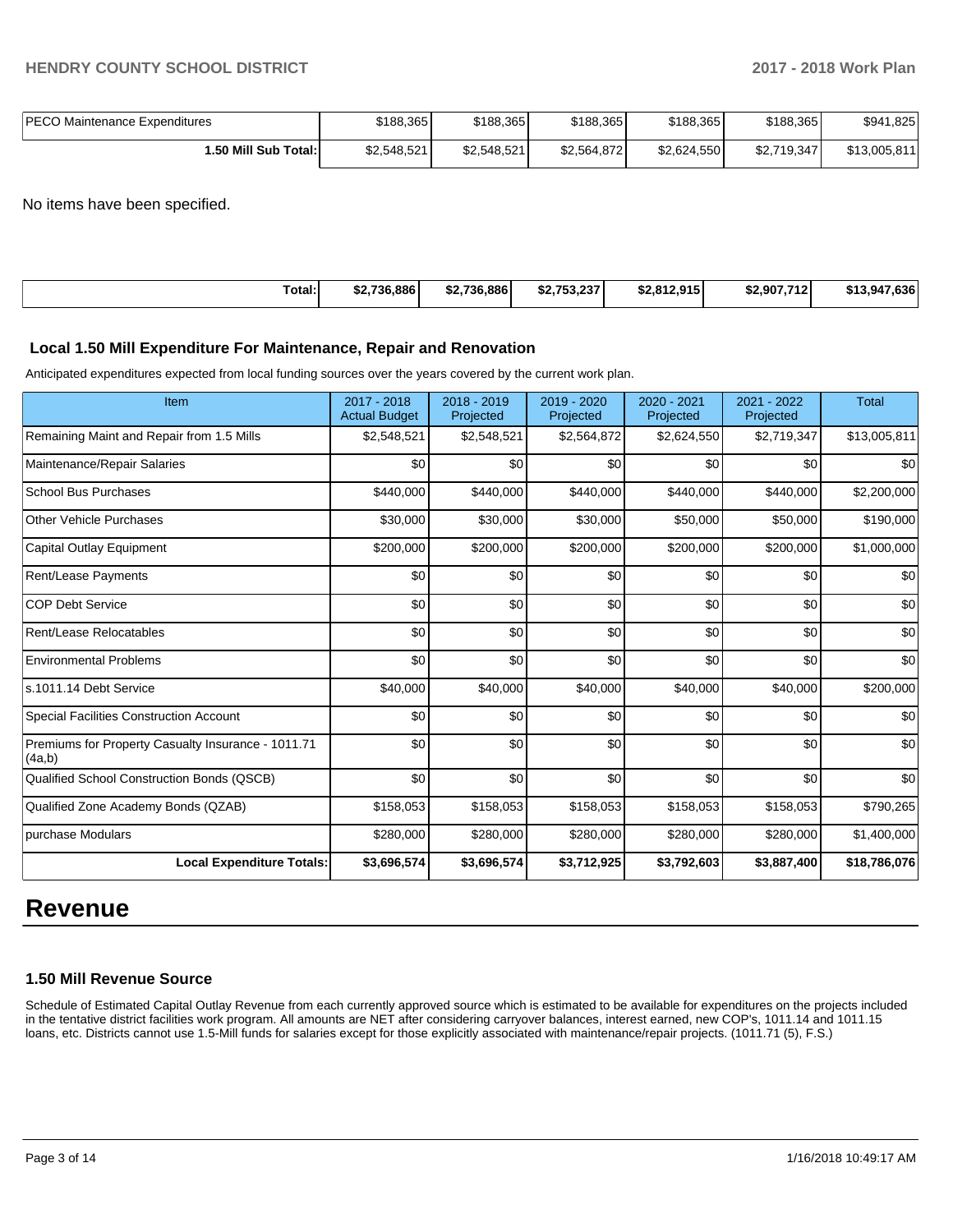### **HENDRY COUNTY SCHOOL DISTRICT 2017 - 2018 Work Plan**

| <b>Item</b>                                                                       | Fund | 2017 - 2018<br><b>Actual Value</b> | $2018 - 2019$<br>Projected | $2019 - 2020$<br>Projected | $2020 - 2021$<br>Projected | 2021 - 2022<br>Projected | <b>Total</b>     |
|-----------------------------------------------------------------------------------|------|------------------------------------|----------------------------|----------------------------|----------------------------|--------------------------|------------------|
| $(1)$ Non-exempt property<br>lassessed valuation                                  |      | \$2,029,046,698                    | \$2,116,320,190            | \$2,170,668,948            | \$2,249,756,481            | \$2,332,758,315          | \$10,898,550,632 |
| (2) The Millege projected for<br>discretionary capital outlay per<br>ls.1011.71   |      | 1.50                               | 1.50                       | 1.50                       | 1.50                       | 1.50                     |                  |
| (3) Full value of the 1.50-Mill<br>discretionary capital outlay per<br>ls.1011.71 |      | \$3.408.798                        | \$3,555,418                | \$3,646,724                | \$3,779,591                | \$3,919,034              | \$18,309,565     |
| (4) Value of the portion of the 1.50<br>-Mill ACTUALLY levied                     | 370I | \$2,921,827                        | \$3,047,501                | \$3,125,763                | \$3,239,649                | \$3,359,172              | \$15,693,912     |
| $(5)$ Difference of lines $(3)$ and $(4)$                                         |      | \$486,971                          | \$507,917                  | \$520,961                  | \$539,942                  | \$559,862                | \$2,615,653      |

#### **PECO Revenue Source**

The figure in the row designated "PECO Maintenance" will be subtracted from funds available for new construction because PECO maintenance dollars cannot be used for new construction.

| Item                           | Fund         | $2017 - 2018$<br><b>Actual Budget</b> | $2018 - 2019$<br>Projected | 2019 - 2020<br>Projected | $2020 - 2021$<br>Projected | $2021 - 2022$<br>Projected | <b>Total</b> |
|--------------------------------|--------------|---------------------------------------|----------------------------|--------------------------|----------------------------|----------------------------|--------------|
| <b>IPECO New Construction</b>  | 340 <b>I</b> | \$0                                   | \$0 <sub>1</sub>           | \$94.891                 | \$335.992                  | \$421,178                  | \$852,061    |
| IPECO Maintenance Expenditures |              | \$188,365                             | \$188,365                  | \$188.365                | \$188.365                  | \$188,365                  | \$941,825    |
|                                |              | \$188,365                             | \$188,365                  | \$283.256                | \$524.357                  | \$609.543                  | \$1,793,886  |

### **CO & DS Revenue Source**

Revenue from Capital Outlay and Debt Service funds.

| <b>Item</b>                              | Fund | $2017 - 2018$<br><b>Actual Budget</b> | $2018 - 2019$<br>Projected | 2019 - 2020<br>Projected | $2020 - 2021$<br>Projected | 2021 - 2022<br>Projected | Total     |
|------------------------------------------|------|---------------------------------------|----------------------------|--------------------------|----------------------------|--------------------------|-----------|
| CO & DS Cash Flow-through<br>Distributed | 360  | \$162.111                             | \$162.111                  | \$162.111                | \$162.111                  | \$162.111                | \$810.555 |
| ICO & DS Interest on<br>Undistributed CO | 360  | \$2.532                               | \$2,532                    | \$2.532                  | \$2.532                    | \$2,532                  | \$12,660  |
|                                          |      | \$164.643                             | \$164.643                  | \$164.643                | \$164.643                  | \$164.643                | \$823.215 |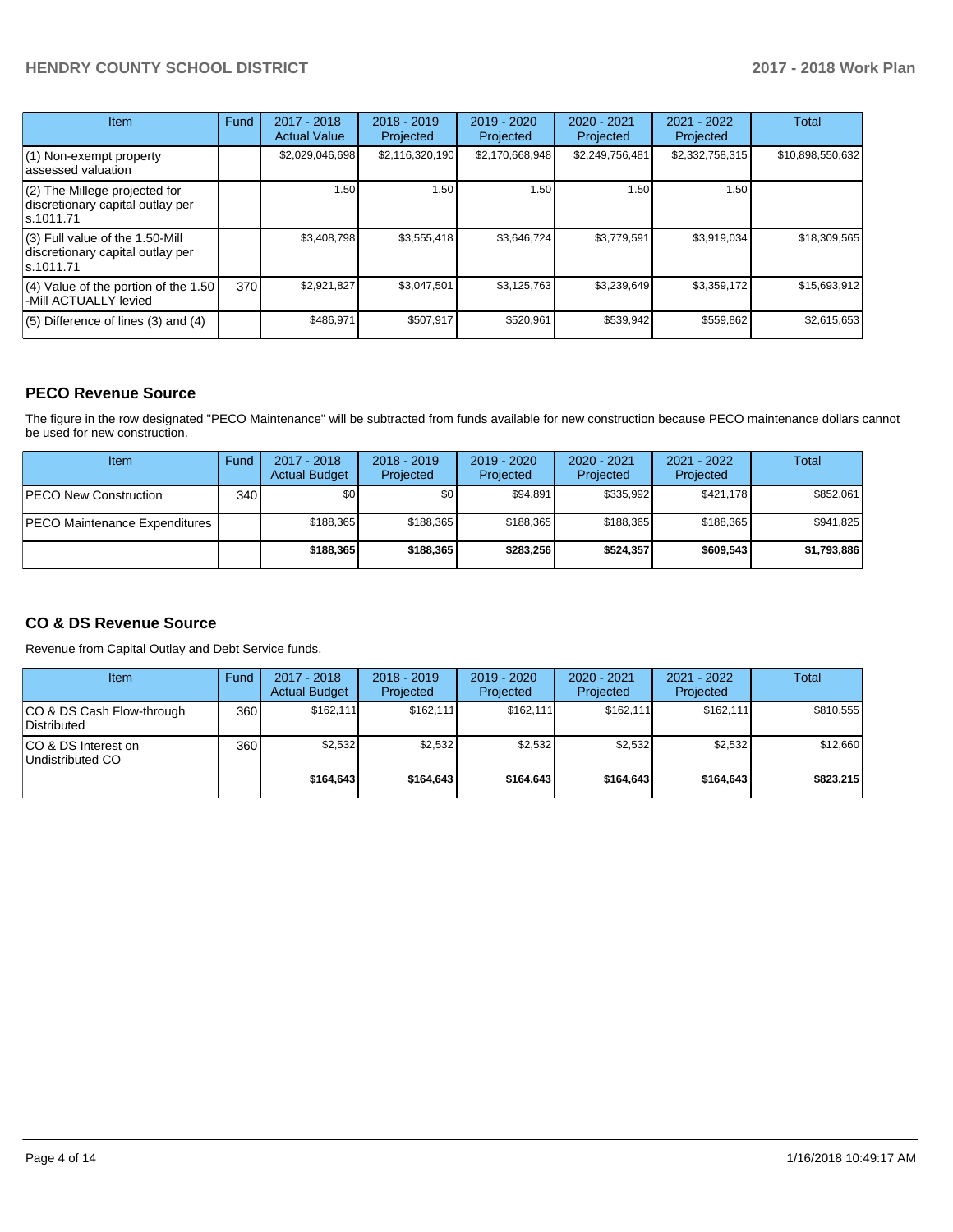#### **Fair Share Revenue Source**

Nothing reported for this section. All legally binding commitments for proportionate fair-share mitigation for impacts on public school facilities must be included in the 5-year district work program.

#### **Sales Surtax Referendum**

Specific information about any referendum for a 1-cent or 1/2-cent surtax referendum during the previous year.

**Did the school district hold a surtax referendum during the past fiscal year 2016 - 2017?**

No

#### **Additional Revenue Source**

Any additional revenue sources

| Item                                                                                                   | $2017 - 2018$<br><b>Actual Value</b> | $2018 - 2019$<br>Projected | 2019 - 2020<br>Projected | 2020 - 2021<br>Projected | 2021 - 2022<br>Projected | <b>Total</b> |
|--------------------------------------------------------------------------------------------------------|--------------------------------------|----------------------------|--------------------------|--------------------------|--------------------------|--------------|
| Proceeds from a s.1011.14/15 F.S. Loans                                                                | \$0                                  | \$0                        | \$0                      | \$0                      | \$0                      | \$0          |
| District Bonds - Voted local bond<br>referendum proceeds per s.9, Art VII<br><b>State Constitution</b> | \$0                                  | \$0                        | \$0                      | \$0                      | \$0                      | \$0          |
| Proceeds from Special Act Bonds                                                                        | \$0                                  | \$0                        | \$0                      | \$0                      | \$0                      | \$0          |
| Estimated Revenue from CO & DS Bond<br>Sale                                                            | \$0                                  | \$0                        | \$0                      | \$0                      | \$0                      | \$0          |
| Proceeds from Voted Capital<br>Improvements millage                                                    | \$0                                  | \$0                        | \$0                      | \$0                      | \$0                      | \$0          |
| Other Revenue for Other Capital Projects                                                               | \$0                                  | \$0                        | \$0                      | \$0                      | \$0                      | \$0          |
| Proceeds from 1/2 cent sales surtax<br>authorized by school board                                      | \$0                                  | \$0                        | \$0                      | \$0                      | \$0                      | \$0          |
| Proceeds from local governmental<br>infrastructure sales surtax                                        | \$0                                  | \$0                        | \$0                      | \$0                      | \$0                      | \$0          |
| Proceeds from Certificates of<br>Participation (COP's) Sale                                            | \$0                                  | \$0                        | \$0                      | \$0                      | \$0                      | \$0          |
| Classrooms First Bond proceeds amount<br>authorized in FY 1997-98                                      | \$0                                  | \$0                        | \$0                      | \$0                      | \$0                      | \$0          |
| <b>Classrooms for Kids</b>                                                                             | \$0                                  | \$0                        | \$0                      | \$0                      | \$0                      | \$0          |
| <b>District Equity Recognition</b>                                                                     | \$0                                  | \$0                        | \$0                      | \$0                      | \$0                      | \$0          |
| <b>Federal Grants</b>                                                                                  | \$0                                  | \$0                        | \$0                      | \$0                      | \$0                      | \$0          |
| Proportionate share mitigation (actual<br>cash revenue only, not in kind donations)                    | \$0                                  | \$0                        | \$0                      | \$0                      | \$0                      | \$0          |
| Impact fees received                                                                                   | \$0                                  | \$0                        | \$0                      | \$0                      | \$0                      | \$0          |
| Private donations                                                                                      | \$0                                  | \$0                        | \$0                      | \$0                      | \$0                      | \$0          |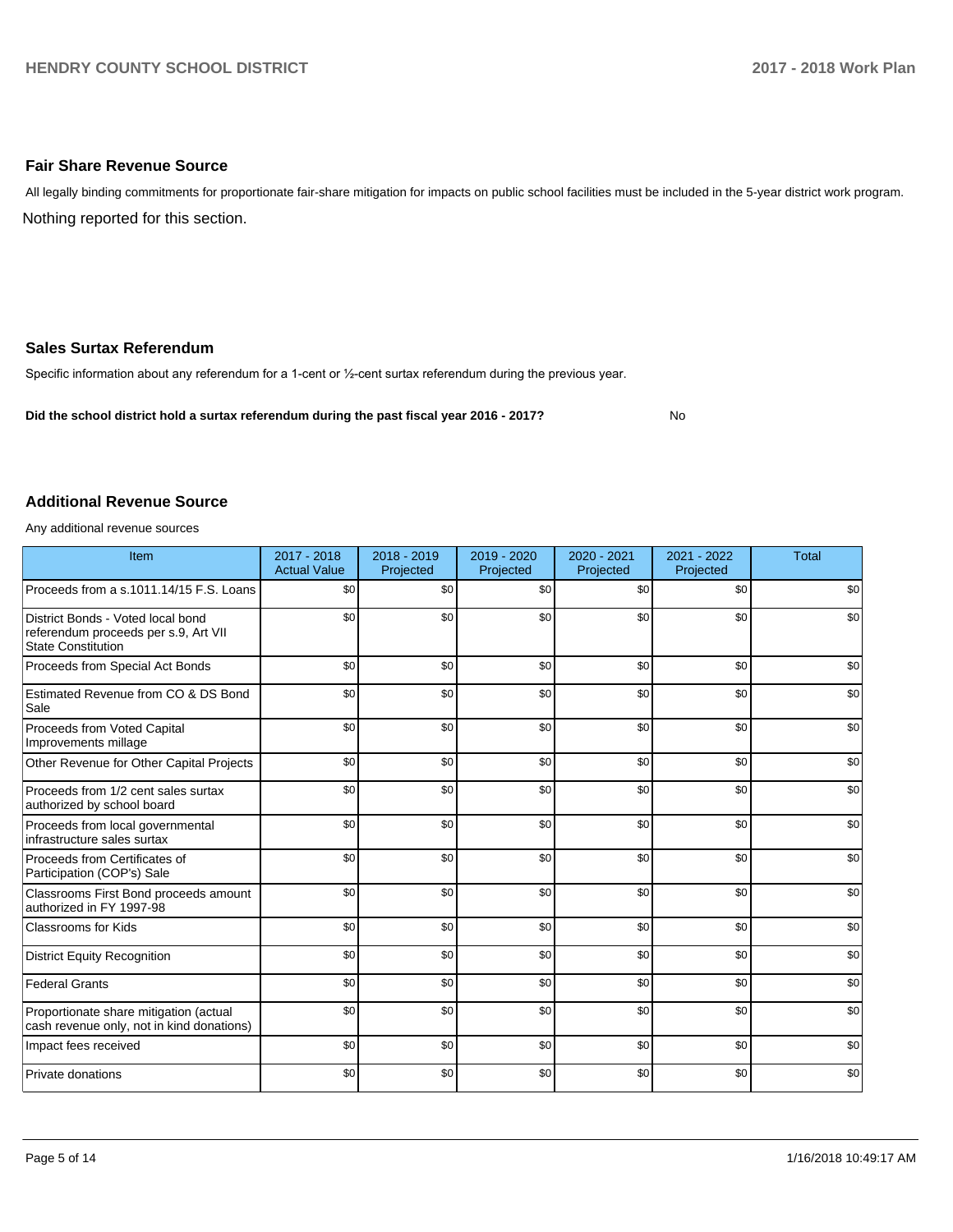### **HENDRY COUNTY SCHOOL DISTRICT 2017 - 2018 Work Plan**

| Grants from local governments or not-for-<br>profit organizations                                                         | \$0         | \$0              | \$0         | \$0         | \$0         | \$0         |
|---------------------------------------------------------------------------------------------------------------------------|-------------|------------------|-------------|-------------|-------------|-------------|
| Interest, Including Profit On Investment                                                                                  | \$0         | \$0 <sub>1</sub> | \$0         | \$0         | \$0         | \$0         |
| Revenue from Bonds pledging proceeds<br>from 1 cent or 1/2 cent Sales Surtax                                              | \$0         | \$0 <sub>1</sub> | \$0         | \$0         | \$0         | \$0         |
| <b>Total Fund Balance Carried Forward</b>                                                                                 | \$1,248,440 | \$1,248,440      | \$1,248,440 | \$1,248,440 | \$1,248,440 | \$6,242,200 |
| General Capital Outlay Obligated Fund<br><b>Balance Carried Forward From Total</b><br><b>Fund Balance Carried Forward</b> | \$0         | \$0 <sub>1</sub> | \$0         | \$0         | \$0         | \$0         |
| Special Facilities Construction Account                                                                                   | \$0         | \$0 <sub>1</sub> | \$0         | \$0         | \$0         | \$0         |
| One Cent - 1/2 Cent Sales Surtax Debt<br>Service From Total Fund Balance Carried<br>Forward                               | \$0         | \$0 <sub>1</sub> | \$0         | \$0         | \$0         | \$0         |
| Capital Outlay Projects Funds Balance<br>Carried Forward From Total Fund<br><b>Balance Carried Forward</b>                | \$0         | \$0              | \$0         | \$0         | \$0         | \$0         |
| <b>Subtotal</b>                                                                                                           | \$1,248,440 | \$1,248,440      | \$1,248,440 | \$1,248,440 | \$1,248,440 | \$6,242,200 |

# **Total Revenue Summary**

| <b>Item Name</b>                                           | 2017 - 2018<br><b>Budget</b> | $2018 - 2019$<br>Projected | 2019 - 2020<br>Projected | 2020 - 2021<br>Projected | 2021 - 2022<br>Projected | <b>Five Year Total</b> |
|------------------------------------------------------------|------------------------------|----------------------------|--------------------------|--------------------------|--------------------------|------------------------|
| Local 1.5 Mill Discretionary Capital Outlay<br>l Revenue   | \$2,921,827                  | \$3,047,501                | \$3,125,763              | \$3,239,649              | \$3,359,172              | \$15,693,912           |
| PECO and 1.5 Mill Maint and Other 1.5<br>Mill Expenditures | (\$3,696,574)                | (\$3,696,574)              | (\$3,712,925)            | (\$3,792,603)            | (\$3,887,400)            | (\$18,786,076)         |
| <b>PECO Maintenance Revenue</b>                            | \$188,365                    | \$188,365                  | \$188,365                | \$188.365                | \$188,365                | \$941,825              |
| <b>Available 1.50 Mill for New</b><br><b>Construction</b>  | (\$774,747)                  | (\$649,073)                | (\$587,162)              | (\$552,954)              | (\$528,228)              | (\$3,092,164)          |

| <b>Item Name</b>                      | 2017 - 2018<br><b>Budget</b> | $2018 - 2019$<br>Projected | $2019 - 2020$<br>Projected | 2020 - 2021<br>Projected | 2021 - 2022<br>Projected | <b>Five Year Total</b> |
|---------------------------------------|------------------------------|----------------------------|----------------------------|--------------------------|--------------------------|------------------------|
| ICO & DS Revenue                      | \$164,643                    | \$164,643                  | \$164,643                  | \$164,643                | \$164,643                | \$823,215              |
| <b>IPECO New Construction Revenue</b> | \$0                          | \$0                        | \$94,891                   | \$335,992                | \$421,178                | \$852,061              |
| Other/Additional Revenue              | \$1,248,440                  | \$1,248,440                | \$1,248,440                | \$1,248,440              | \$1,248,440              | \$6,242,200            |
| <b>Total Additional Revenuel</b>      | \$1,413,083                  | \$1,413,083                | \$1,507,974                | \$1,749,075              | \$1,834,261              | \$7,917,476            |
| <b>Total Available Revenue</b>        | \$638,336                    | \$764.010                  | \$920.812                  | \$1,196,121              | \$1,306,033              | \$4,825,312            |

# **Project Schedules**

# **Capacity Project Schedules**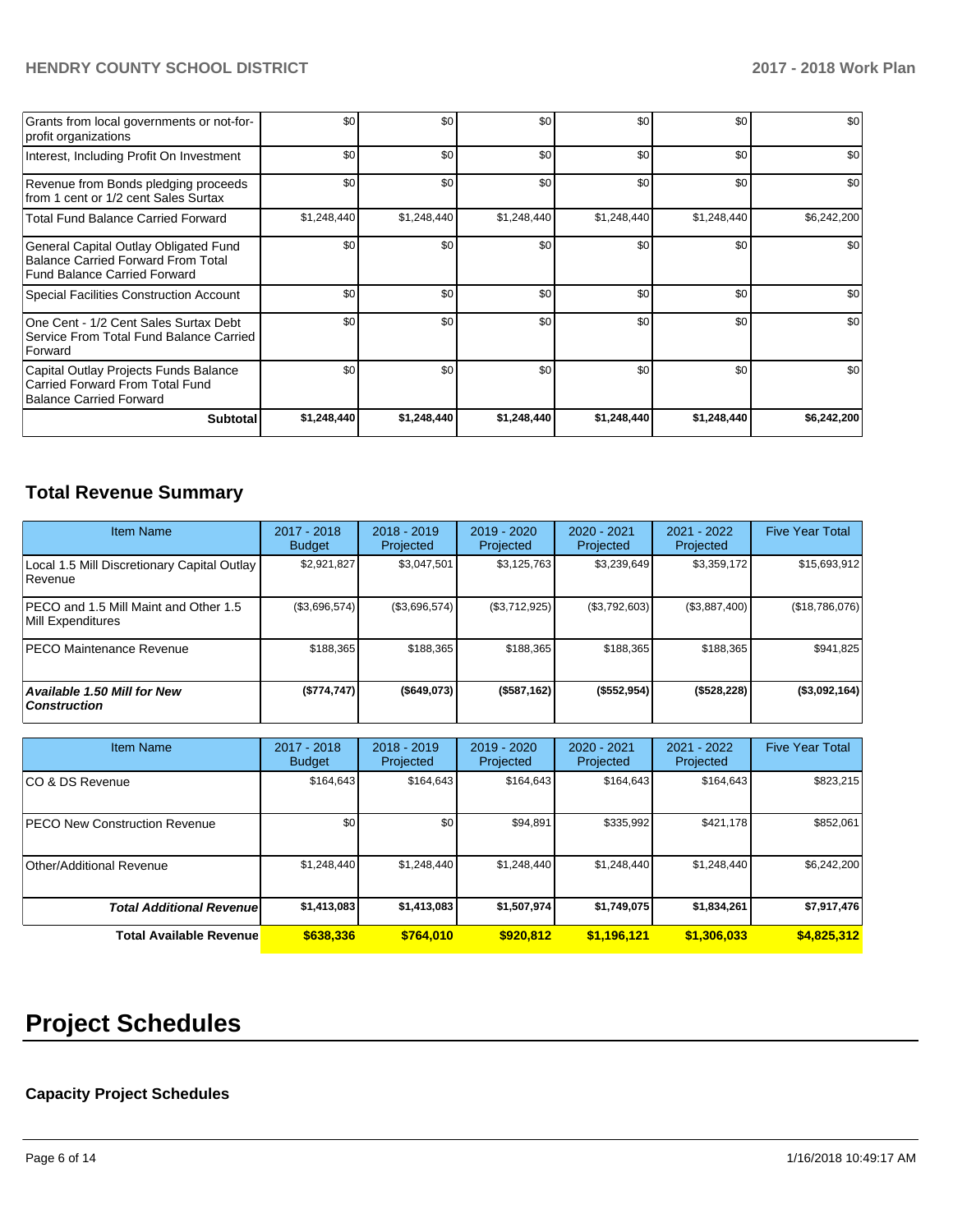A schedule of capital outlay projects necessary to ensure the availability of satisfactory classrooms for the projected student enrollment in K-12 programs.

Nothing reported for this section.

Nothing reported for this section.

## **Other Project Schedules**

Major renovations, remodeling, and additions of capital outlay projects that do not add capacity to schools.

| <b>Project Description</b>                                         | Location                                                  | 2017 - 2018<br><b>Actual Budget</b> | 2018 - 2019<br>Projected | 2019 - 2020<br>Projected | 2020 - 2021<br>Projected | 2021 - 2022<br>Projected | <b>Total</b>  | <b>Funded</b> |
|--------------------------------------------------------------------|-----------------------------------------------------------|-------------------------------------|--------------------------|--------------------------|--------------------------|--------------------------|---------------|---------------|
| Replace 30+ yr old portable<br>with modular office                 | <b>CLEWISTON</b><br><b>TRANSPORTATION</b>                 | \$80,000                            | \$0                      | \$0                      | \$0                      | \$0                      | \$80,000 Yes  |               |
| Replace 30+ yr old portable<br>with modular office-meeting<br>room | LA BELLE WAREHOUSE<br>(PRINT SHOP, MAINT, &<br>TRANS)     | \$125,000                           | \$0                      | \$0                      | \$0                      | \$0                      | \$125,000 Yes |               |
| Replacement modulars                                               | <b>CENTRAL ELEMENTARY</b>                                 | \$100,000                           | \$100,000                | \$100,000                | \$0                      | \$0                      | \$300,000 Yes |               |
| Replacement modulars                                               | <b>COUNTRY OAKS</b><br><b>ELEMENTARY</b>                  | \$0                                 | \$0                      | \$0                      | \$200,000                | \$0                      | \$200,000 Yes |               |
| Modular replacement                                                | <b>EASTSIDE</b><br><b>ELEMENTARY</b>                      | \$0                                 | \$0                      | \$0                      | \$100,000                | \$200,000                | \$300,000 Yes |               |
| Replacement modular                                                | <b>EDWARD A</b><br><b>UPTHEGROVE</b><br><b>ELEMENTARY</b> | \$0                                 | \$0                      | \$0                      | \$0                      | \$100,000                | \$100,000 Yes |               |
| Modular replacement                                                | LA BELLE ELEMENTARY                                       | \$100,000                           | \$0                      | \$100,000                | \$100,000                | \$100,000                | \$400,000 Yes |               |
| Modular replacement                                                | LA BELLE SENIOR HIGH                                      | \$0                                 | \$0                      | \$200,000                | \$0                      | \$0                      | \$200,000 Yes |               |
| Modular replacement                                                | <b>WESTSIDE</b><br><b>ELEMENTARY</b>                      | \$0                                 | \$300,000                | \$0                      | \$0                      | \$0                      | \$300,000 Yes |               |
|                                                                    |                                                           | \$405,000                           | \$400,000                | \$400,000                | \$400,000                | \$400,000                | \$2,005,000   |               |

#### **Additional Project Schedules**

Any projects that are not identified in the last approved educational plant survey.

Nothing reported for this section.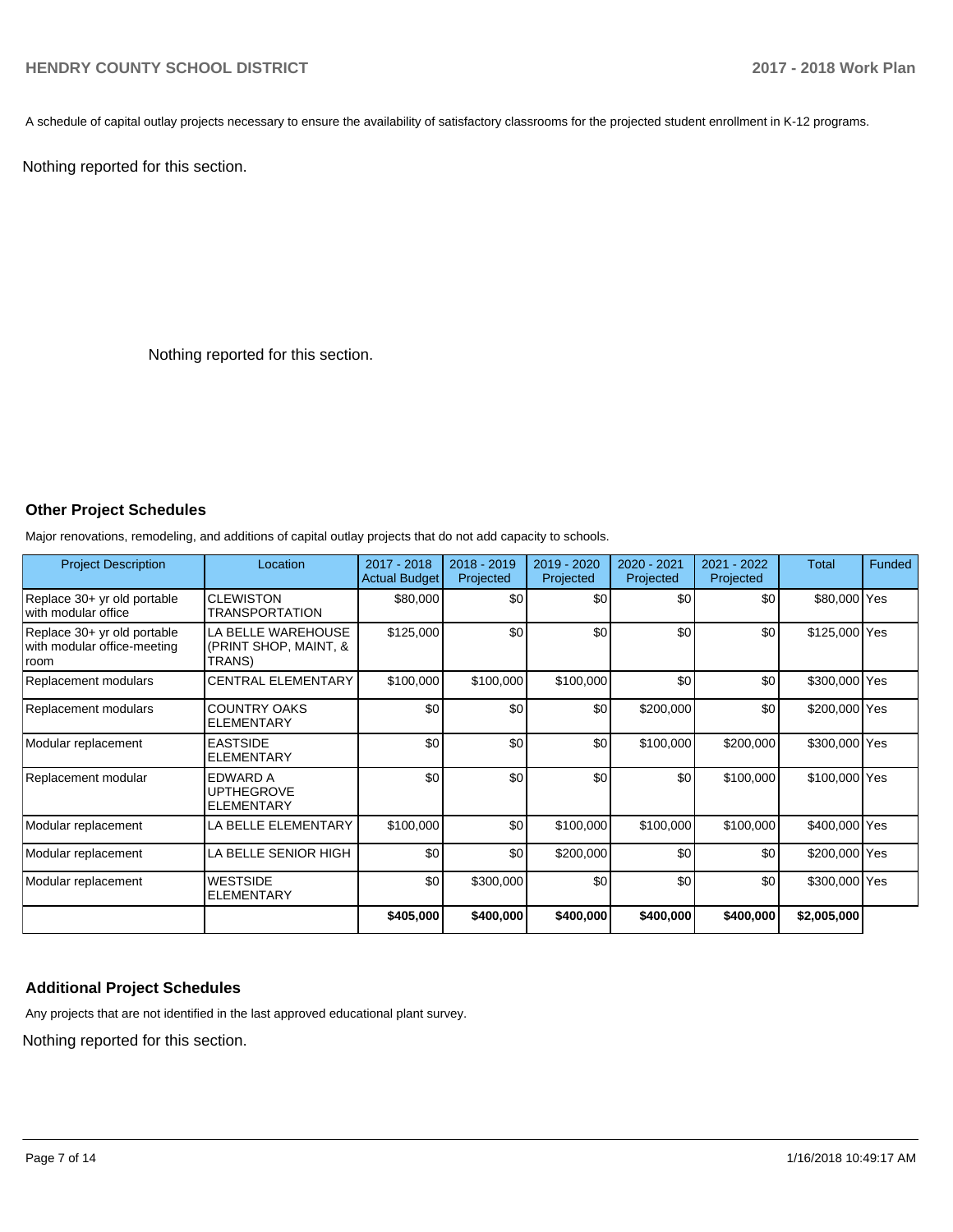#### **Non Funded Growth Management Project Schedules**

Schedule indicating which projects, due to planned development, that CANNOT be funded from current revenues projected over the next five years.

Nothing reported for this section.

# **Tracking**

## **Capacity Tracking**

| Location                                                | $2017 -$<br>2018 Satis.<br>Stu. Sta. | <b>Actual</b><br>$2017 -$<br><b>2018 FISH</b><br>Capacity | Actual<br>$2016 -$<br>2017<br><b>COFTE</b> | # Class<br>Rooms | Actual<br>Average<br>$2017 -$<br>2018 Class<br><b>Size</b> | Actual<br>$2017 -$<br>2018<br><b>Utilization</b> | <b>New</b><br>Stu.<br>Capacity | <b>New</b><br>Rooms to<br>be<br>Added/Re<br>moved | Projected<br>$2021 -$<br>2022<br><b>COFTE</b> | Projected<br>$2021 -$<br>2022<br><b>Utilization</b> | Projected<br>$2021 -$<br>2022 Class<br><b>Size</b> |
|---------------------------------------------------------|--------------------------------------|-----------------------------------------------------------|--------------------------------------------|------------------|------------------------------------------------------------|--------------------------------------------------|--------------------------------|---------------------------------------------------|-----------------------------------------------|-----------------------------------------------------|----------------------------------------------------|
| <b>EDWARD A</b><br><b>UPTHEGROVE</b><br>ELEMENTARY      | 641                                  | 641                                                       | 485                                        | 34               | 14                                                         | 76.00 %                                          | $\Omega$                       | $\Omega$                                          | 496                                           | 77.00 %                                             | 15                                                 |
| <b>CLEWISTON MIDDLE</b>                                 | 1,114                                | 1,002                                                     | 758                                        | 50               | 15                                                         | 76.00 %                                          | $\Omega$                       | $\Omega$                                          | 769                                           | 77.00 %                                             | 15                                                 |
| LA BELLE ELEMENTARY                                     | 688                                  | 678                                                       | 525                                        | 38               | 14                                                         | 77.00 %                                          | $\Omega$                       | $\Omega$                                          | 536                                           | 79.00 %                                             | 14                                                 |
| <b>WESTSIDE</b><br>ELEMENTARY                           | 668                                  | 668                                                       | 604                                        | 36               | 17                                                         | 90.00%                                           | $\Omega$                       | $\Omega$                                          | 620                                           | 93.00 %                                             | 17                                                 |
| <b>EASTSIDE</b><br><b>ELEMENTARY</b>                    | 728                                  | 728                                                       | 575                                        | 38               | 15                                                         | 79.00 %                                          | $\Omega$                       | $\Omega$                                          | 586                                           | 80.00 %                                             | 15                                                 |
| <b>CENTRAL ELEMENTARY</b>                               | 762                                  | 762                                                       | 548                                        | 41               | 13 <sup>1</sup>                                            | 72.00 %                                          | $\Omega$                       | $\Omega$                                          | 558                                           | 73.00 %                                             | 14                                                 |
| MONTURA EARLY<br><b>LEARNING CENTER</b>                 | 36                                   | $\Omega$                                                  | $\Omega$                                   | $\overline{2}$   | $\Omega$                                                   | 0.00%                                            | $\Omega$                       | $\Omega$                                          | 36                                            | 0.00%                                               | 18                                                 |
| LA BELLE SENIOR HIGH                                    | 1,614                                | 1,509                                                     | 1,198                                      | 64               | 19                                                         | 79.00 %                                          | $\Omega$                       | $\Omega$                                          | 1,209                                         | 80.00%                                              | 19                                                 |
| <b>COUNTRY OAKS</b><br>ELEMENTARY                       | 954                                  | 954                                                       | 768                                        | 52               | 15 <sup>1</sup>                                            | 81.00%                                           | $\Omega$                       | $\Omega$                                          | 779                                           | 82.00%                                              | 15                                                 |
| <b>CLEWISTON SENIOR</b><br> HIGH                        | 1,214                                | 1,092                                                     | 949                                        | 52               | 18                                                         | 87.00 %                                          | $\Omega$                       | $\Omega$                                          | 960                                           | 88.00 %                                             | 18                                                 |
| <b>LABELLE MIDDLE</b>                                   | 1,050                                | 945                                                       | 799                                        | 46               | 17                                                         | 85.00 %                                          | $\Omega$                       | $\Omega$                                          | 809                                           | 86.00 %                                             | 18                                                 |
| <b>CLEWISTON YOUTH</b><br>DEVELOPMENT<br><b>ACADEMY</b> | 47                                   | 47                                                        | 13                                         | $\overline{2}$   | 6                                                          | 27.00 %                                          | $\Omega$                       | $\Omega$                                          | 13                                            | 28.00 %                                             | $\overline{7}$                                     |
| <b>LABELLE YOUTH</b><br>DEVELOPMENT<br><b>ACADEMY</b>   | 120                                  | 120                                                       | 20                                         | 6                | 3                                                          | 17.00 %                                          | $\Omega$                       | $\Omega$                                          | 20                                            | 17.00 %                                             | 3                                                  |
|                                                         | 9.636                                | 9,146                                                     | 7,242                                      | 461              | 16                                                         | 79.18%                                           | 0                              | $\bf{0}$                                          | 7,391                                         | 80.81%                                              | 16                                                 |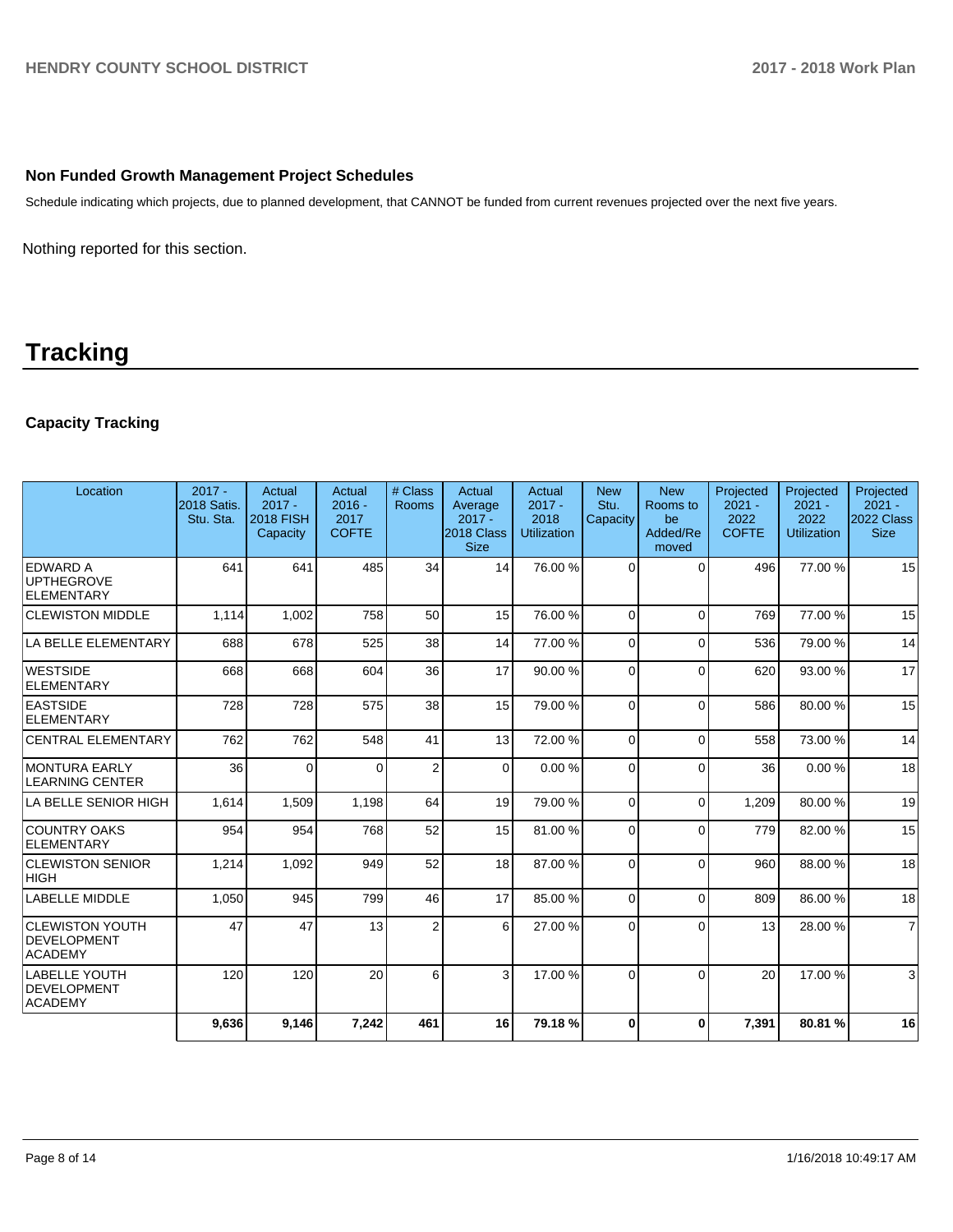The COFTE Projected Total (7,391) for 2021 - 2022 must match the Official Forecasted COFTE Total (7,390 ) for 2021 - 2022 before this section can be completed. In the event that the COFTE Projected Total does not match the Official forecasted COFTE, then the Balanced Projected COFTE Table should be used to balance COFTE.

|                                 | 7,390 |  |  |  |  |
|---------------------------------|-------|--|--|--|--|
| High (9-12)                     | 2,572 |  |  |  |  |
| Middle (4-8)                    | 2,736 |  |  |  |  |
| Elementary (PK-3)               | 2,083 |  |  |  |  |
| Projected COFTE for 2021 - 2022 |       |  |  |  |  |

| <b>Grade Level Type</b> | <b>Balanced Projected</b><br>COFTE for 2021 - 2022 |
|-------------------------|----------------------------------------------------|
| Elementary (PK-3)       |                                                    |
| Middle (4-8)            |                                                    |
| High (9-12)             |                                                    |
|                         | 7,391                                              |

#### **Relocatable Replacement**

Number of relocatable classrooms clearly identified and scheduled for replacement in the school board adopted financially feasible 5-year district work program.

| Location                               | $2017 - 2018$ | $2018 - 2019$ | $2019 - 2020$ | 2020 - 2021 | 2021 - 2022 | Year 5 Total   |
|----------------------------------------|---------------|---------------|---------------|-------------|-------------|----------------|
| ILA BELLE ELEMENTARY                   |               |               |               |             |             |                |
| <b>IWESTSIDE ELEMENTARY</b>            |               |               |               |             |             |                |
| <b>EASTSIDE ELEMENTARY</b>             |               |               |               |             |             | 3              |
| <b>CENTRAL ELEMENTARY</b>              |               |               |               |             |             |                |
| LA BELLE SENIOR HIGH                   |               |               |               |             |             |                |
| COUNTRY OAKS ELEMENTARY                |               |               |               |             |             | $\overline{2}$ |
| <b>Total Relocatable Replacements:</b> |               |               |               |             |             | 18             |

#### **Charter Schools Tracking**

Information regarding the use of charter schools.

Nothing reported for this section.

### **Special Purpose Classrooms Tracking**

The number of classrooms that will be used for certain special purposes in the current year, by facility and type of classroom, that the district will, 1), not use for educational purposes, and 2), the co-teaching classrooms that are not open plan classrooms and will be used for educational purposes.

| School | School Type                          | $\parallel \#$ of Elementary $\parallel \#$ of Middle 4-8 $\parallel \#$ of High 9-12<br><b>K-3 Classrooms I</b> | <b>Classrooms</b> | <b>Classrooms</b> | $#$ of ESE<br><b>Classrooms</b> | # of Combo<br><b>Classrooms</b> | Total<br><b>Classrooms</b> |
|--------|--------------------------------------|------------------------------------------------------------------------------------------------------------------|-------------------|-------------------|---------------------------------|---------------------------------|----------------------------|
|        | <b>Total Educational Classrooms:</b> |                                                                                                                  |                   |                   |                                 | 0                               |                            |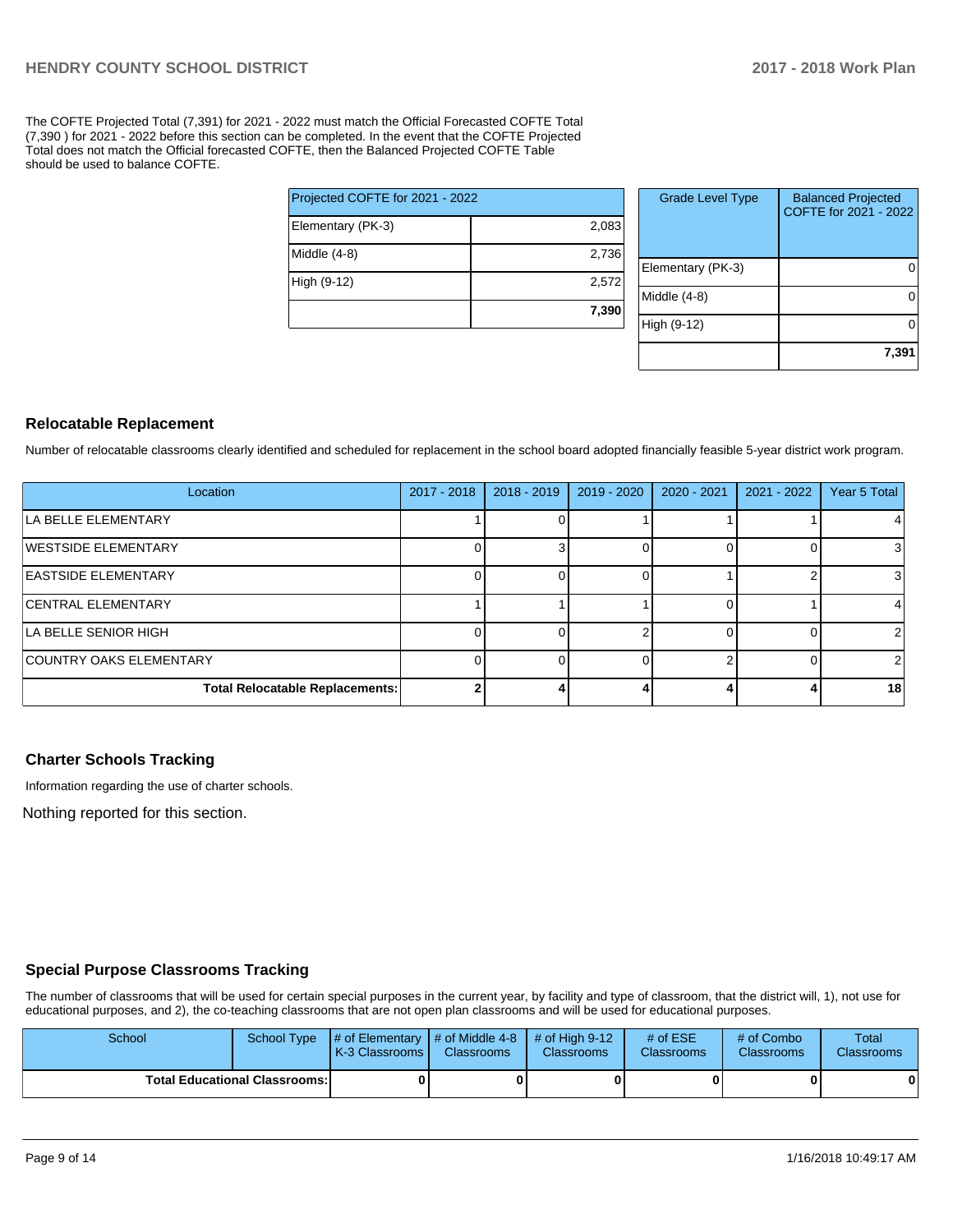| School |                                      | School Type $\parallel \#$ of Elementary $\parallel \#$ of Middle 4-8 $\parallel \#$ of High 9-12<br><b>K-3 Classrooms M</b> | <b>Classrooms</b> | <b>Classrooms</b> | # of $ESE$<br><b>Classrooms</b> | # of Combo<br><b>Classrooms</b> | Total<br><b>Classrooms</b> |
|--------|--------------------------------------|------------------------------------------------------------------------------------------------------------------------------|-------------------|-------------------|---------------------------------|---------------------------------|----------------------------|
|        | <b>Total Co-Teaching Classrooms:</b> |                                                                                                                              | 01                |                   |                                 |                                 | 0                          |

#### **Infrastructure Tracking**

**Necessary offsite infrastructure requirements resulting from expansions or new schools. This section should include infrastructure information related to capacity project schedules and other project schedules (Section 4).** 

None

**Proposed location of planned facilities, whether those locations are consistent with the comprehensive plans of all affected local governments, and recommendations for infrastructure and other improvements to land adjacent to existing facilities. Provisions of 1013.33(12), (13) and (14) and 1013.36 must be addressed for new facilities planned within the 1st three years of the plan (Section 5).** 

None

**Consistent with Comp Plan?** Yes

#### **Net New Classrooms**

The number of classrooms, by grade level and type of construction, that were added during the last fiscal year.

| List the net new classrooms added in the 2016 - 2017 fiscal year.                                                                                       |                                     |                                   |                                                                        |                        | List the net new classrooms to be added in the 2017 - 2018 fiscal<br>year. |                            |                              |                      |
|---------------------------------------------------------------------------------------------------------------------------------------------------------|-------------------------------------|-----------------------------------|------------------------------------------------------------------------|------------------------|----------------------------------------------------------------------------|----------------------------|------------------------------|----------------------|
| "Classrooms" is defined as capacity carrying classrooms that are added to increase<br>capacity to enable the district to meet the Class Size Amendment. |                                     |                                   | Totals for fiscal year 2017 - 2018 should match totals in Section 15A. |                        |                                                                            |                            |                              |                      |
| Location                                                                                                                                                | $2016 - 2017$ #<br><b>Permanent</b> | $2016 - 2017$ #<br><b>Modular</b> | $2016 - 2017$ #<br>Relocatable                                         | $2016 - 2017$<br>Total | 2017 - 2018 #<br>Permanent                                                 | $2017 - 2018$ #<br>Modular | 2017 - 2018 #<br>Relocatable | 2017 - 2018<br>Total |
| Elementary (PK-3)                                                                                                                                       |                                     |                                   |                                                                        |                        |                                                                            |                            |                              |                      |
| Middle (4-8)                                                                                                                                            |                                     |                                   |                                                                        |                        |                                                                            |                            |                              | ΩI                   |
| High (9-12)                                                                                                                                             |                                     |                                   |                                                                        |                        |                                                                            |                            |                              | $\Omega$             |
|                                                                                                                                                         |                                     |                                   |                                                                        | ΩI                     |                                                                            |                            | 0                            | 0                    |

#### **Relocatable Student Stations**

Number of students that will be educated in relocatable units, by school, in the current year, and the projected number of students for each of the years in the workplan.

| <b>Site</b>                | 2017 - 2018 | $2018 - 2019$ | 2019 - 2020 | 2020 - 2021      | $2021 - 2022$ | 5 Year Average |
|----------------------------|-------------|---------------|-------------|------------------|---------------|----------------|
| <b>CLEWISTON MIDDLE</b>    |             |               |             |                  |               | 0              |
| LA BELLE ELEMENTARY        | 64          | 341           | 341         | 341              | 341           | 286            |
| WESTSIDE ELEMENTARY        | 61          | 96            | 96          | 96               | 96            | 89             |
| <b>EASTSIDE ELEMENTARY</b> | 126         | 126           | 126         | 126              | 126           | 126            |
| <b>CENTRAL ELEMENTARY</b>  | 94          | 135           | 1351        | 135 <sub>1</sub> | 135           | 127            |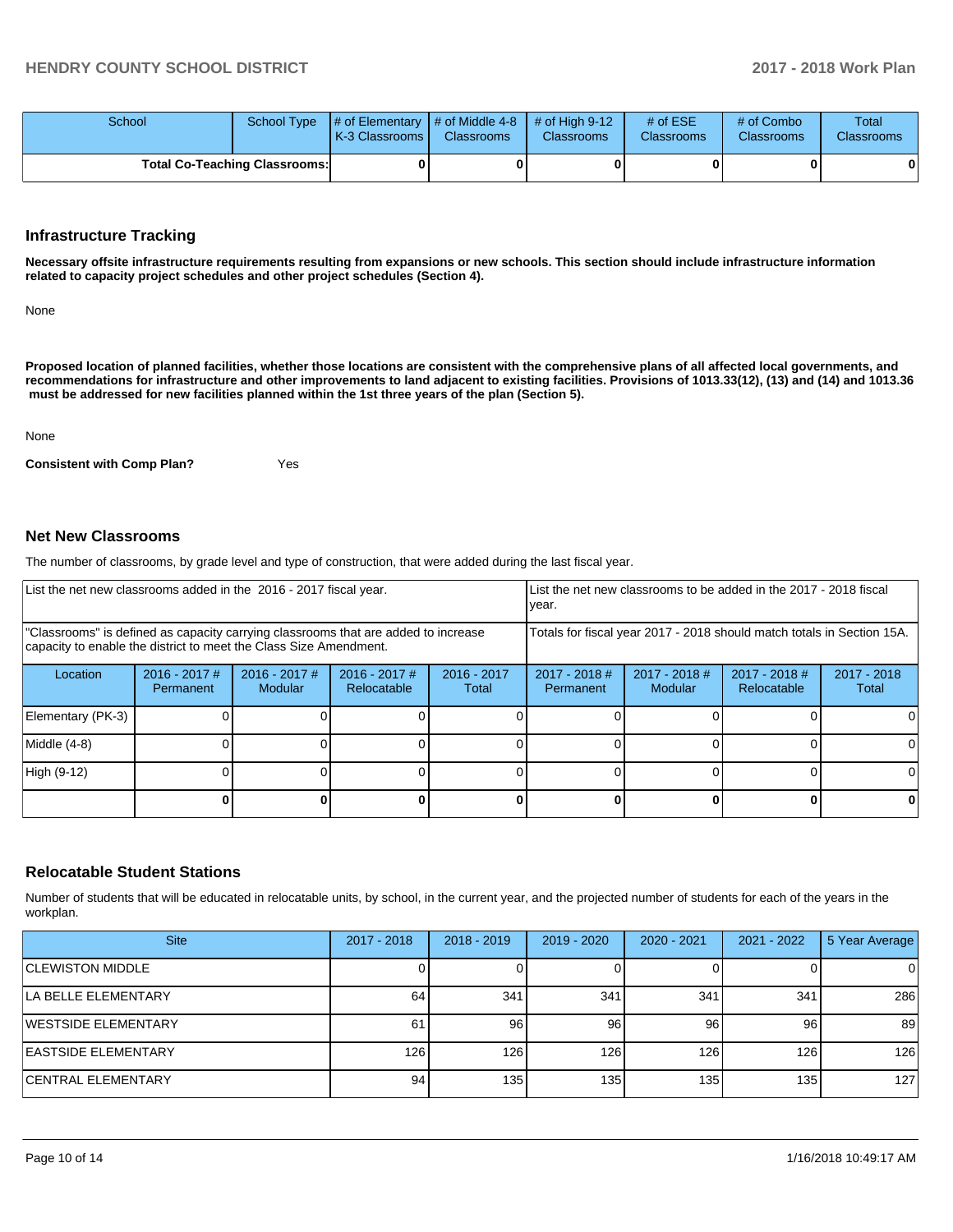#### **HENDRY COUNTY SCHOOL DISTRICT 2017 - 2018 Work Plan**

| LA BELLE SENIOR HIGH                     | 125 | 380 | 380 | 380 | 380 | 329 |
|------------------------------------------|-----|-----|-----|-----|-----|-----|
| <b>LABELLE MIDDLE</b>                    | 22  | 66  | 66  | 66  | 66  | 57  |
| CLEWISTON YOUTH DEVELOPMENT ACADEMY      |     |     |     |     |     | 0   |
| LABELLE YOUTH DEVELOPMENT ACADEMY        | 95  | 60  | 60  | 60  | 60  | 67  |
| IEDWARD A UPTHEGROVE ELEMENTARY          | 22  | 210 | 210 | 210 | 210 | 172 |
| COUNTRY OAKS ELEMENTARY                  | 94  | 138 | 138 | 138 | 138 | 129 |
| ICLEWISTON SENIOR HIGH                   |     | 160 | 160 | 160 | 160 | 128 |
| IMONTURA EARLY LEARNING CENTER           | 36  | 36  | 36  | 36  | 36  | 36  |
| Totals for HENDRY COUNTY SCHOOL DISTRICT |     |     |     |     |     |     |

| TURIS IUI HEINDR E GOUNTE SCHOOL DISTRICT         |       |       |       |       |         |        |
|---------------------------------------------------|-------|-------|-------|-------|---------|--------|
| Total students in relocatables by year.           | 739   | 1.748 | 1.748 | 1.748 | 1.748   | 546. ا |
| Total number of COFTE students projected by year. | 7.319 | 7.399 | 7,374 | 7,388 | 7.390 l | 7.374  |
| Percent in relocatables by year.                  | 10 %  | 24%   | 24%   | 24 %  | 24%     | 21%    |

#### **Leased Facilities Tracking**

Exising leased facilities and plans for the acquisition of leased facilities, including the number of classrooms and student stations, as reported in the educational plant survey, that are planned in that location at the end of the five year workplan.

| Location                                   | # of Leased<br>Classrooms 2017 -<br>2018 | <b>FISH Student</b><br><b>Stations</b> | Owner | # of Leased<br>Classrooms 2021 -<br>2022 | <b>FISH Student</b><br><b>Stations</b> |
|--------------------------------------------|------------------------------------------|----------------------------------------|-------|------------------------------------------|----------------------------------------|
| EDWARD A UPTHEGROVE ELEMENTARY             | $\Omega$                                 | $\Omega$                               |       |                                          | 0                                      |
| <b>CLEWISTON MIDDLE</b>                    | $\overline{0}$                           | $\Omega$                               |       | 0                                        | $\overline{0}$                         |
| LA BELLE ELEMENTARY                        | $\overline{0}$                           | $\Omega$                               |       | C                                        | $\Omega$                               |
| <b>WESTSIDE ELEMENTARY</b>                 | $\Omega$                                 | $\Omega$                               |       |                                          | $\Omega$                               |
| <b>EASTSIDE ELEMENTARY</b>                 | $\overline{0}$                           | $\Omega$                               |       | 0                                        | $\overline{0}$                         |
| <b>CENTRAL ELEMENTARY</b>                  | $\overline{0}$                           | $\Omega$                               |       | C                                        | $\overline{0}$                         |
| LA BELLE SENIOR HIGH                       | $\Omega$                                 | $\Omega$                               |       |                                          | $\Omega$                               |
| COUNTRY OAKS ELEMENTARY                    | $\overline{0}$                           | $\Omega$                               |       | 0                                        | $\overline{0}$                         |
| <b>CLEWISTON SENIOR HIGH</b>               | $\Omega$                                 | $\Omega$                               |       | C                                        | $\Omega$                               |
| LABELLE MIDDLE                             | $\Omega$                                 | $\Omega$                               |       |                                          | $\Omega$                               |
| <b>CLEWISTON YOUTH DEVELOPMENT ACADEMY</b> | $\overline{0}$                           | $\Omega$                               |       | 0                                        | 0                                      |
| LABELLE YOUTH DEVELOPMENT ACADEMY          | $\Omega$                                 | $\Omega$                               |       | C                                        | $\Omega$                               |
| IMONTURA EARLY LEARNING CENTER             | 2                                        | 36                                     |       |                                          | 0                                      |
|                                            | 2                                        | 36                                     |       | 0                                        | 0                                      |

#### **Failed Standard Relocatable Tracking**

Relocatable units currently reported by school, from FISH, and the number of relocatable units identified as 'Failed Standards'.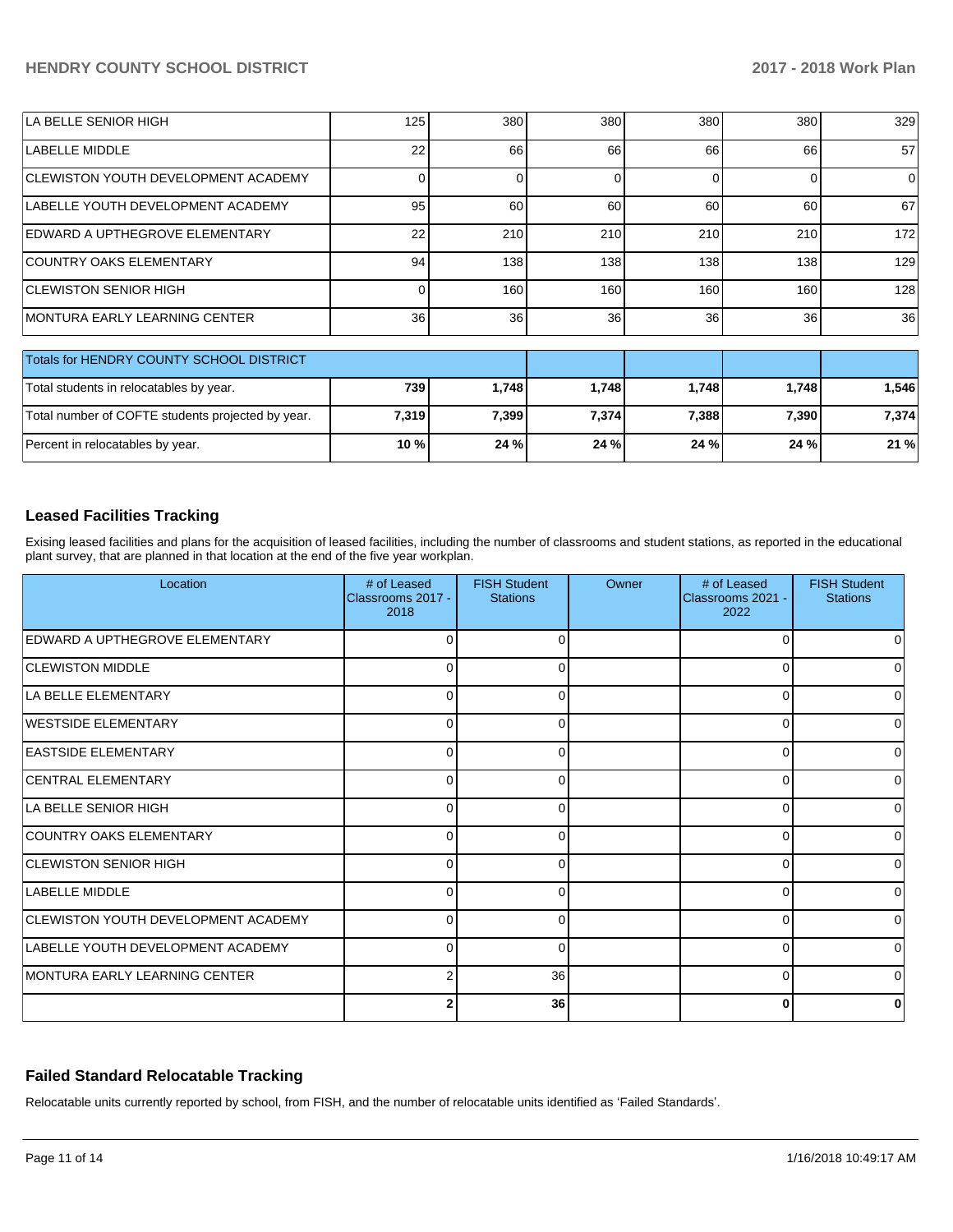Nothing reported for this section.

# **Planning**

#### **Class Size Reduction Planning**

**Plans approved by the school board that reduce the need for permanent student stations such as acceptable school capacity levels, redistricting, busing, year-round schools, charter schools, magnet schools, public-private partnerships, multitrack scheduling, grade level organization, block scheduling, or other alternatives.**

The district is considering redistricting,grade level reconfiguration,and block scheduling.

#### **School Closure Planning**

**Plans for the closure of any school, including plans for disposition of the facility or usage of facility space, and anticipated revenues.** 

None

# **Long Range Planning**

#### **Ten-Year Maintenance**

District projects and locations regarding the projected need for major renovation, repair, and maintenance projects within the district in years 6-10 beyond the projects plans detailed in the five years covered by the work plan.

Nothing reported for this section.

#### **Ten-Year Capacity**

Schedule of capital outlay projects projected to ensure the availability of satisfactory student stations for the projected student enrollment in K-12 programs for the future 5 years beyond the 5-year district facilities work program.

Nothing reported for this section.

#### **Ten-Year Planned Utilization**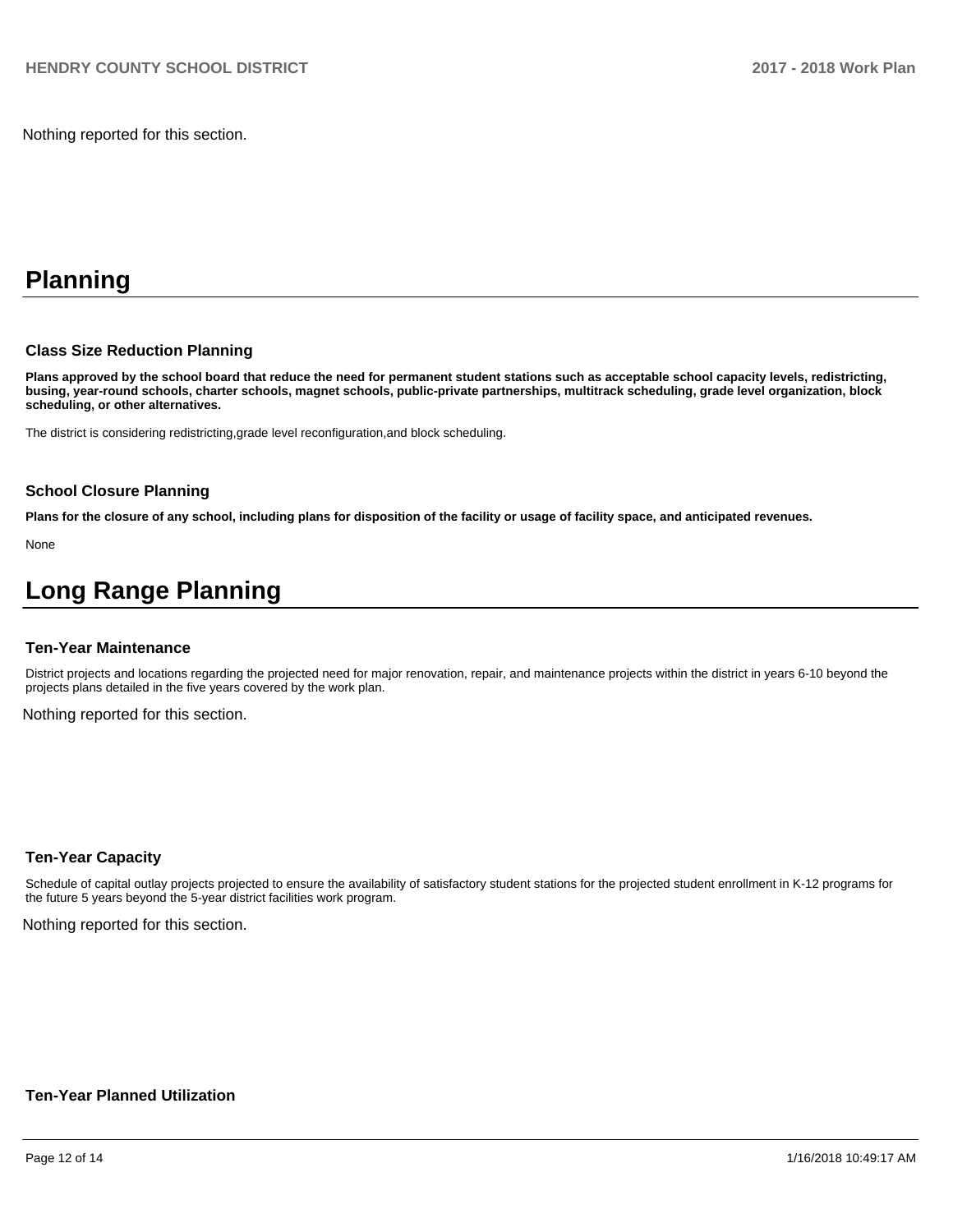Schedule of planned capital outlay projects identifying the standard grade groupings, capacities, and planned utilization rates of future educational facilities of the district for both permanent and relocatable facilities.

| <b>Grade Level Projections</b>   | <b>FISH</b><br>Student<br><b>Stations</b> | <b>Actual 2016 -</b><br><b>2017 FISH</b><br>Capacity | Actual<br>$2016 -$<br>2017<br><b>COFTE</b> | Actual 2016 - 2017<br><b>Utilization</b> | Actual 2017 - 2018 / 2026 - 2027 new<br>Student Capacity to be added/removed | Projected 2026<br><b>2027 COFTE</b> | Projected 2026 -<br>2027 Utilization |
|----------------------------------|-------------------------------------------|------------------------------------------------------|--------------------------------------------|------------------------------------------|------------------------------------------------------------------------------|-------------------------------------|--------------------------------------|
| Elementary - District<br> Totals | 4.441                                     | 4,441                                                | 3,505.59                                   | 78.95 %                                  |                                                                              | 3,506                               | 78.95 %                              |
| Middle - District Totals         | 2.164                                     | 1.947                                                | .557.51                                    | 80.02 %                                  |                                                                              | 1.558                               | 80.02 %                              |
| High - District Totals           | 2.828                                     | 2,625                                                | 2.146.73                                   | 81.79%                                   |                                                                              | 2.147                               | 81.79 %                              |
| Other - ESE, etc                 | 203                                       | 167                                                  | 32.42                                      | 19.16 %                                  |                                                                              | 32                                  | 19.16 %                              |
|                                  | 9,636                                     | 9,180                                                | 7.242.25                                   | 78.89%                                   |                                                                              | 7,243                               | 78.90 %                              |

**Combination schools are included with the middle schools for student stations, capacity, COFTE and utilization purposes because these facilities all have a 90% utilization factor. Use this space to explain or define the grade groupings for combination schools.** 

No comments to report.

#### **Ten-Year Infrastructure Planning**

**Proposed Location of Planned New, Remodeled, or New Additions to Facilities in 06 thru 10 out years (Section 28).**

Nothing reported for this section.

Plans for closure of any school, including plans for disposition of the facility or usage of facility space, and anticipated revenues in the 06 thru 10 out **years (Section 29).**

Nothing reported for this section.

#### **Twenty-Year Maintenance**

District projects and locations regarding the projected need for major renovation, repair, and maintenance projects within the district in years 11-20 beyond the projects plans detailed in the five years covered by the work plan.

Nothing reported for this section.

#### **Twenty-Year Capacity**

Schedule of capital outlay projects projected to ensure the availability of satisfactory student stations for the projected student enrollment in K-12 programs for the future 11-20 years beyond the 5-year district facilities work program.

Nothing reported for this section.